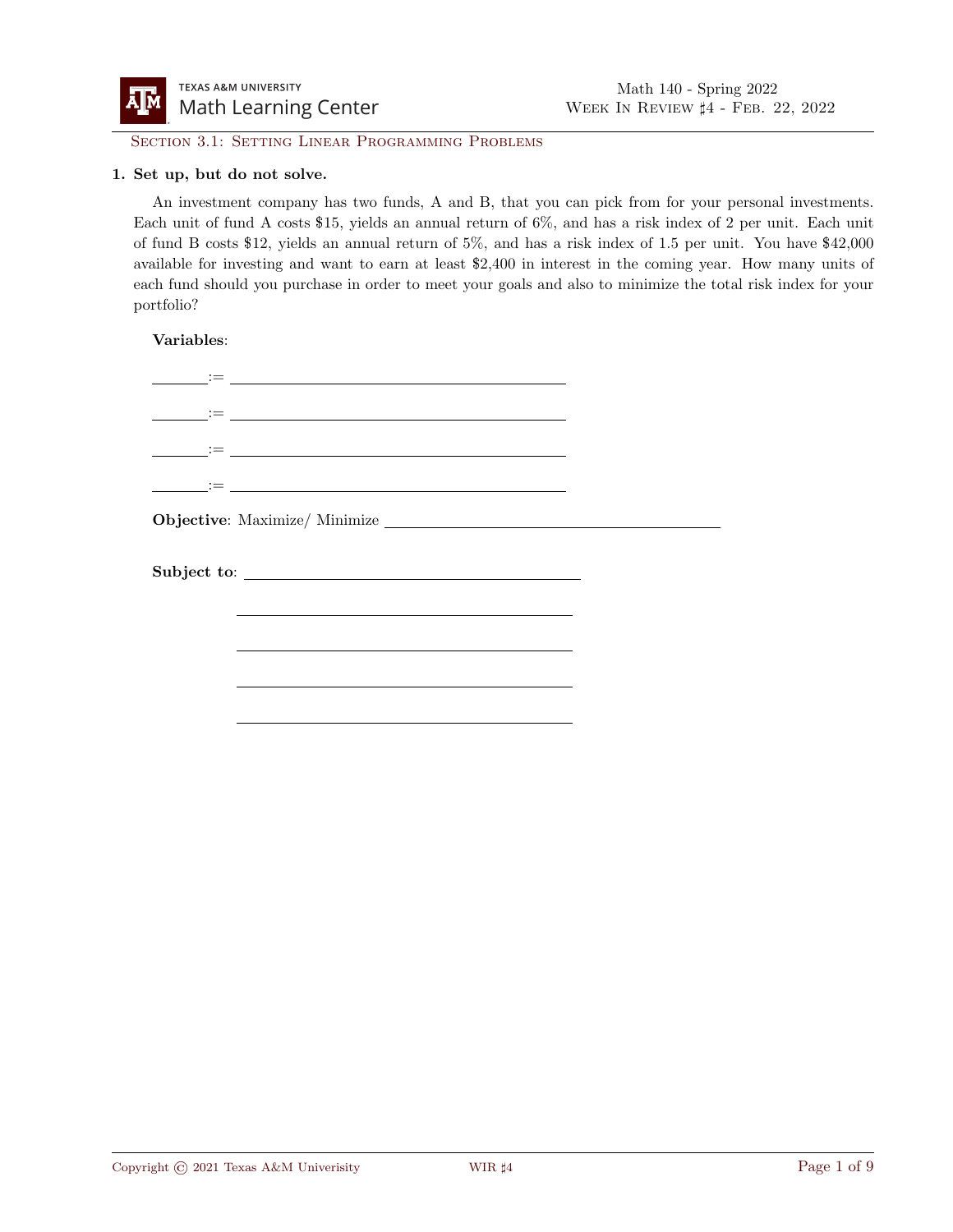Your umbrella company makes three models: the Sprinkle, the Storm, and the Hurricane. The amounts of cloth (square yards), metal(pounds), and wood(pounds) used in making each model are given in the table.

|           | Cloth | Metal | Wood |
|-----------|-------|-------|------|
| Sprinkle  |       |       |      |
| Storm     |       |       |      |
| Hurricane |       |       |      |

The profit for the Storm is \$1, for the Hurricane is \$2 and for the Sprinkle is \$1. Due to certain agreements, the company can make at most 170 Sprinkle umbrellas. If the company has 300 square yards of cloth, 800 pounds of metal, 600 pounds of wood, how many of each type of umbrella should be produced in order to maximize the profit?

| <u> 1989 - Johann Harry Barn, mars and deutscher Statistike († 1908)</u>                                                  |  |  |
|---------------------------------------------------------------------------------------------------------------------------|--|--|
|                                                                                                                           |  |  |
|                                                                                                                           |  |  |
| 1000 - 1000 <del>- 100</del> 0 - 1000 - 1000 - 1000 - 1000 - 1000 - 1000 - 1000 - 1000 - 1000 - 1000 - 1000 - 1000 - 1000 |  |  |
|                                                                                                                           |  |  |
| Subject to:                                                                                                               |  |  |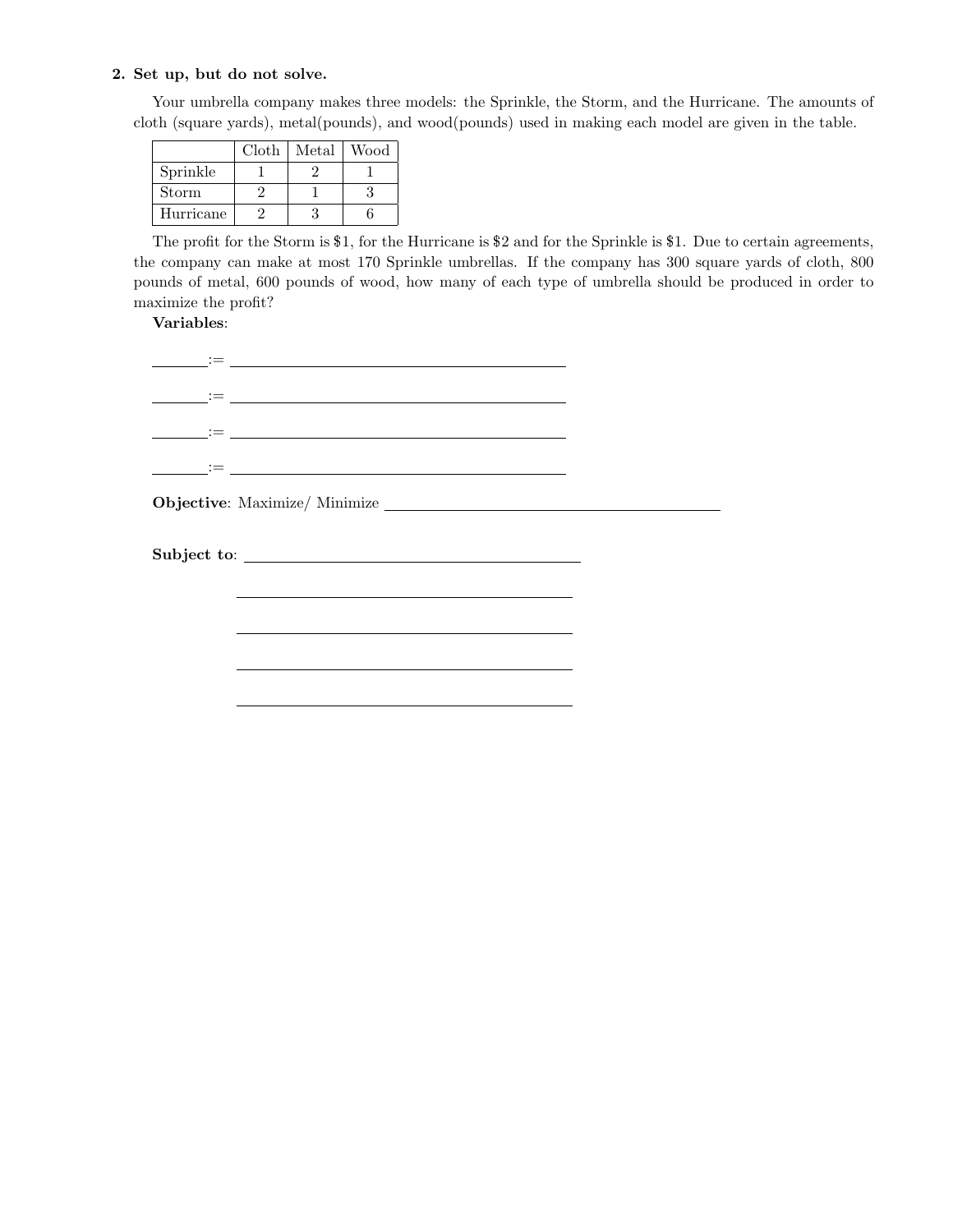A cellphone store sells two types of cellphone, standard and deluxe. The supplier demands that at least 300 phones be sold a month. In order to keep profits up, the number of standard cellphones sold must be at least twice the number of deluxe cellphones. The store spends \$150 a week to market each standard phone and \$100 a week to market each deluxe phone. How many of each type of cellphone must be sold to minimize weekly marketing costs? What is the minimum weekly marketing cost?

Variables:

:= := := := Objective: Maximize/ Minimize Subject to: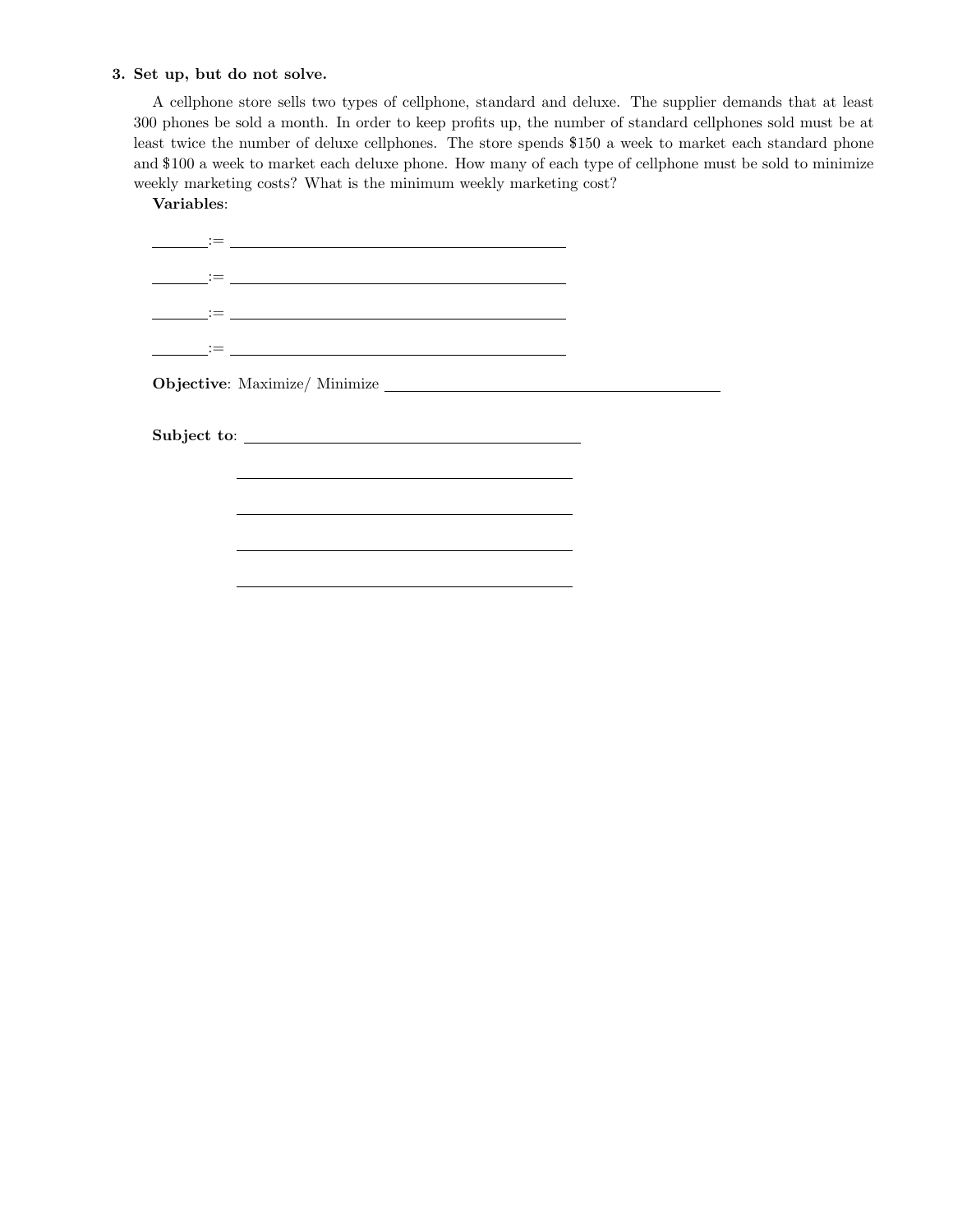You have \$12,000 to invest, some in Stock A and some in Stock B. You have decided that the money invested in Stock A must be at least twice as much as that in Stock B. However, the money invested in Stock A must not be greater than \$9,000. If Stock A earn 3% annual interest, and Stock B earn 4% annual interest, how much money should you invest in each to maximize your annual interest?

| the control of the control of the control of the control of the control of the control of the control of the control of the control of the control of the control of the control of the control of the control of the control |  |
|-------------------------------------------------------------------------------------------------------------------------------------------------------------------------------------------------------------------------------|--|
| and the control of the control of the control of the control of the control of the control of the control of the                                                                                                              |  |
|                                                                                                                                                                                                                               |  |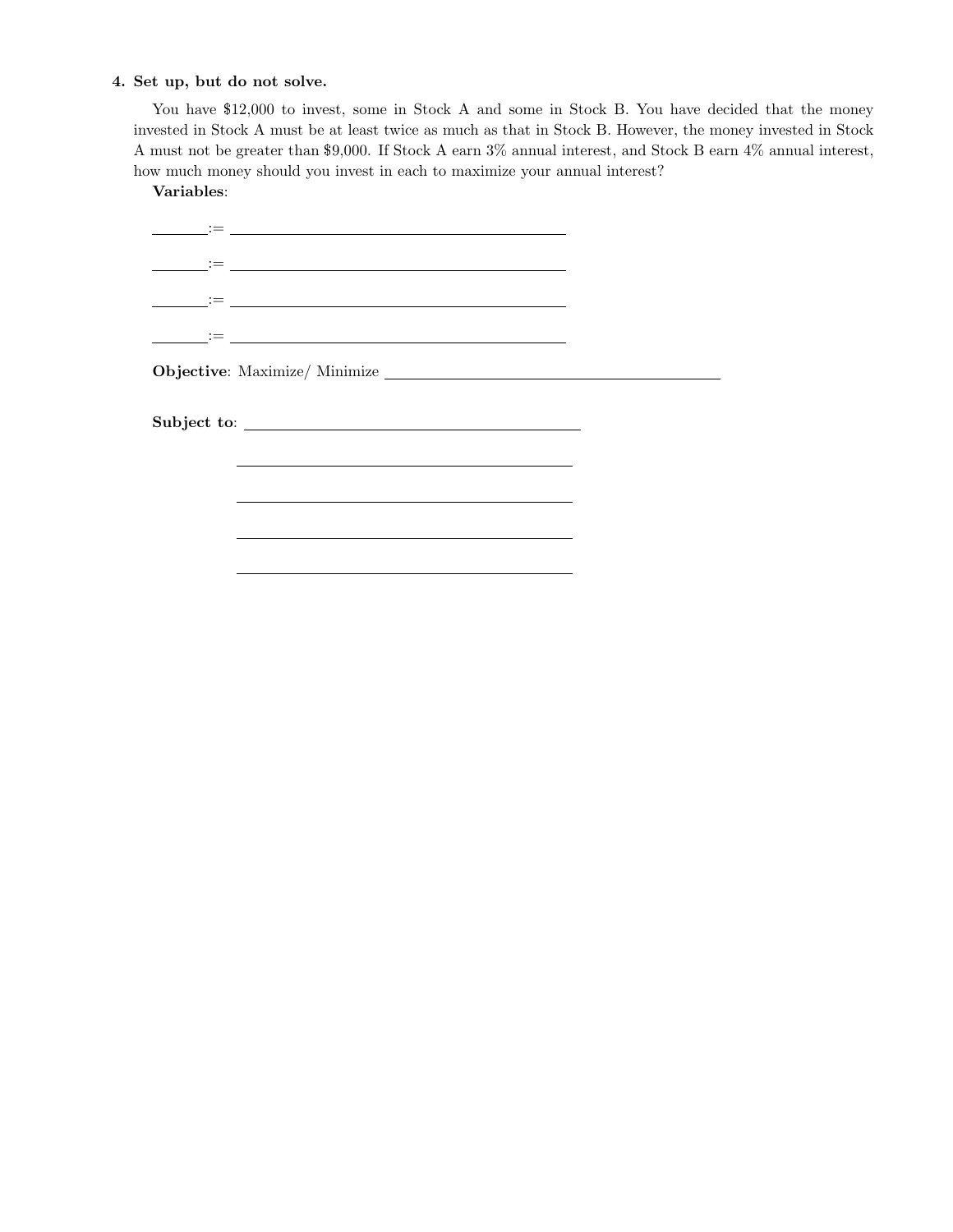An independent taffy company makes three flavors of taffy: strawberry, lemon, and orange. Each strawberry taffy requires 3 minutes to cooling and 1 minute to wrap in paper. Each orange taffy requires 5 minutes to cool and 1.5 minutes to wrap in paper. Each lemon taffy requires 4 minutes to cool and 2 minutes to wrap in paper. There are a total of 1.5 hours available for cooling and 0.5 hours available for wrapping. Determine the production of each taffy to maximize profit if the profit on the sale of each orange, lemon, and strawberry taffy is 75 cents, 60 cents, and 50 cents, respectively, and previous sales indicate that they should produce at least three times as many strawberry taffy as lemon taffy. How many of each flavor should the company make to maximize their profits? What is the maximum profit and is any time leftover in cooling or wrapping?

| <u> 1995 - Jan Alexandri, politik američki politik († 1908)</u> |  |
|-----------------------------------------------------------------|--|
|                                                                 |  |
|                                                                 |  |
|                                                                 |  |
|                                                                 |  |
|                                                                 |  |
|                                                                 |  |
|                                                                 |  |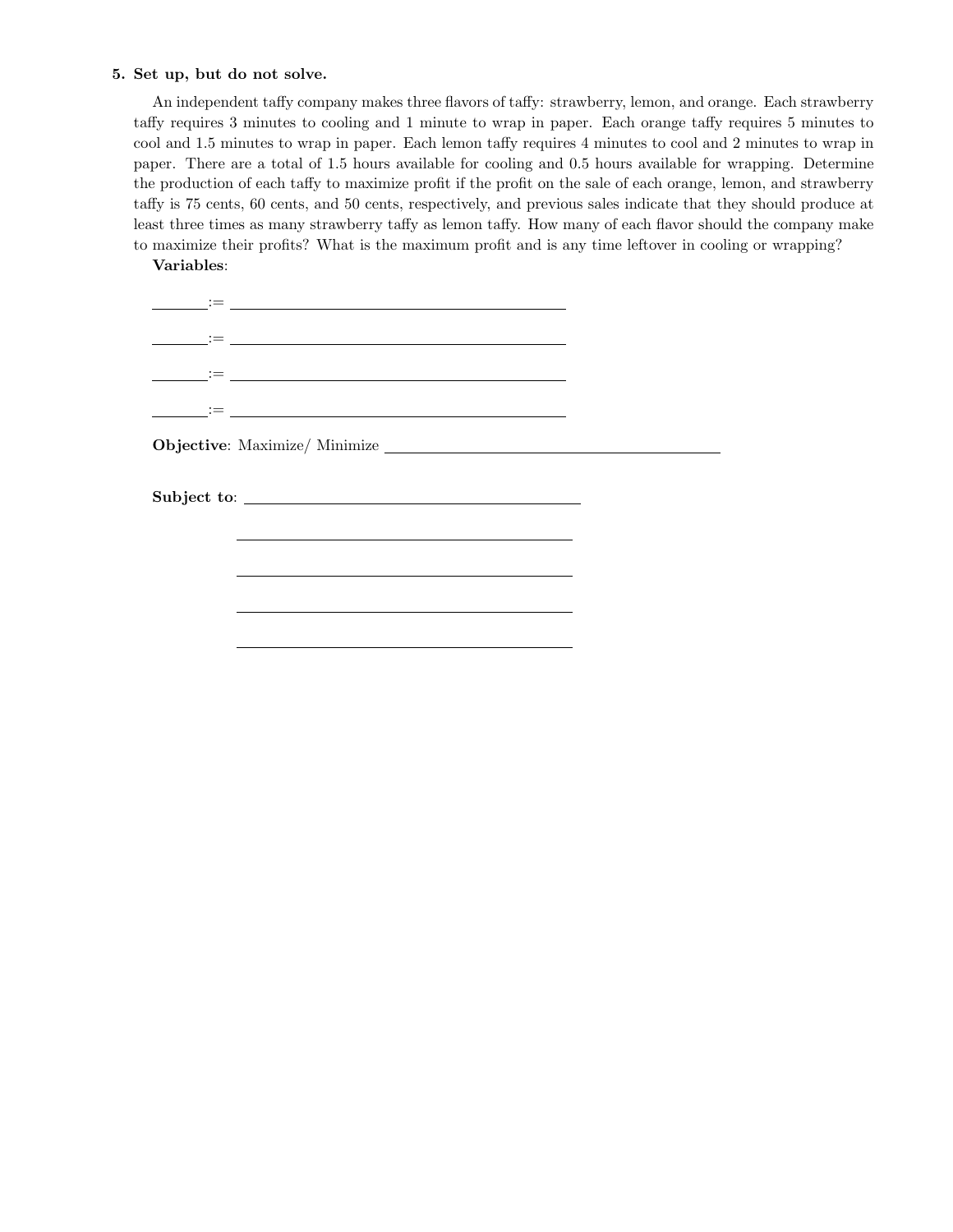Section 3.2: Graphing Systems of Linear Inequalities in Two Variables

1. Graph the inequality  $4x - 7y < 21$ , labeling the boundary line and the solution set with S. Graph using true shading.



2. Graph the inequality  $-5x + 9y \ge 0$ , labeling the boundary line and the solution set with S. Graph using reverse shading.

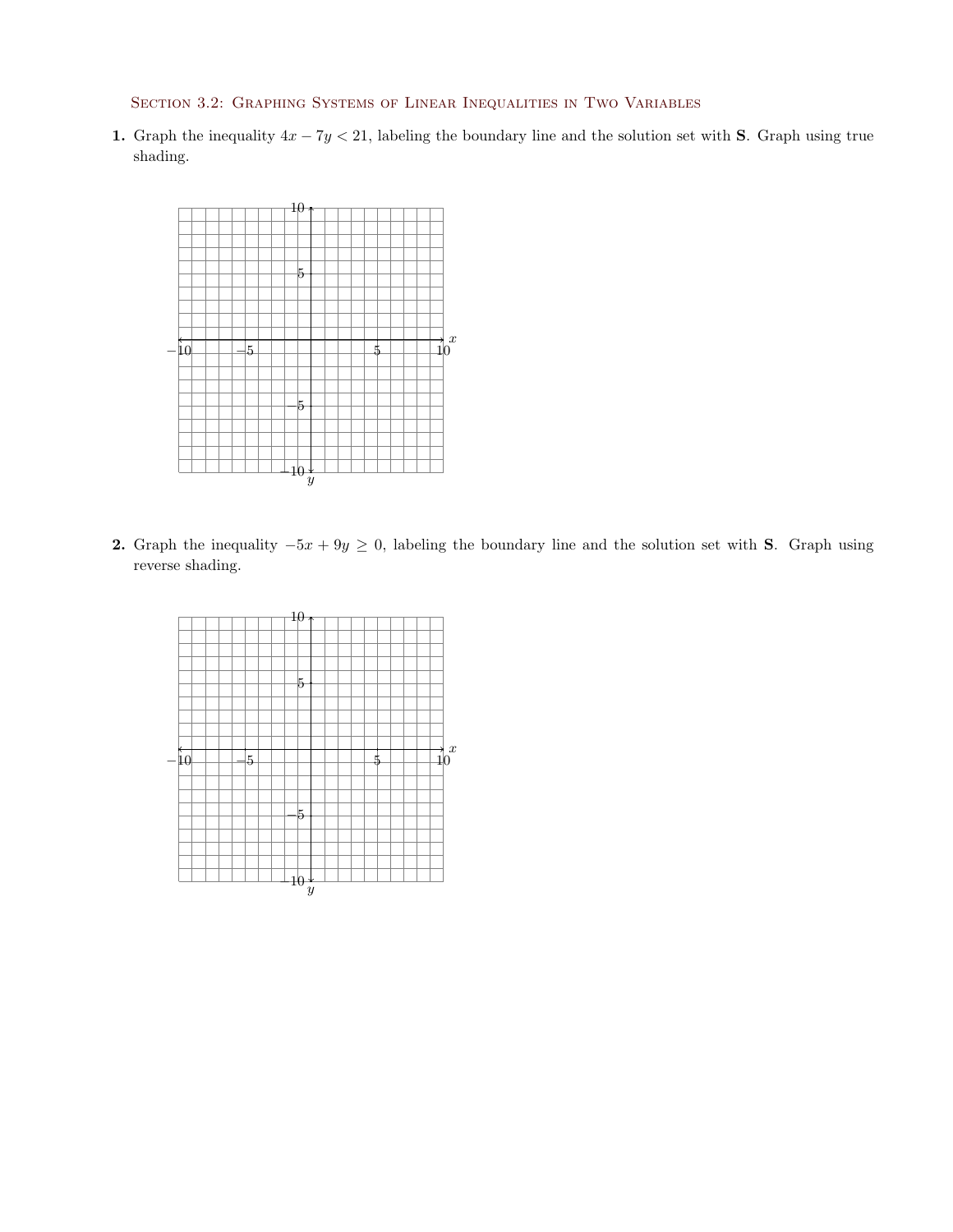3. Graph the system of linear inequalities, the solution set with S. Then state whether the solution set is bounded or unbounded and the exact corner point(s) of the solution set. Graph using true shading.

$$
x - 2y > 8
$$
  
\n
$$
x + y \le 6
$$
  
\n
$$
x < 4
$$
  
\n
$$
x - 2y > 8
$$
  
\n
$$
x + y \le 6
$$
  
\n
$$
x < 4
$$

Boundary Line:

x-intercept:

y-intercept:

Test Point:



Corner Points: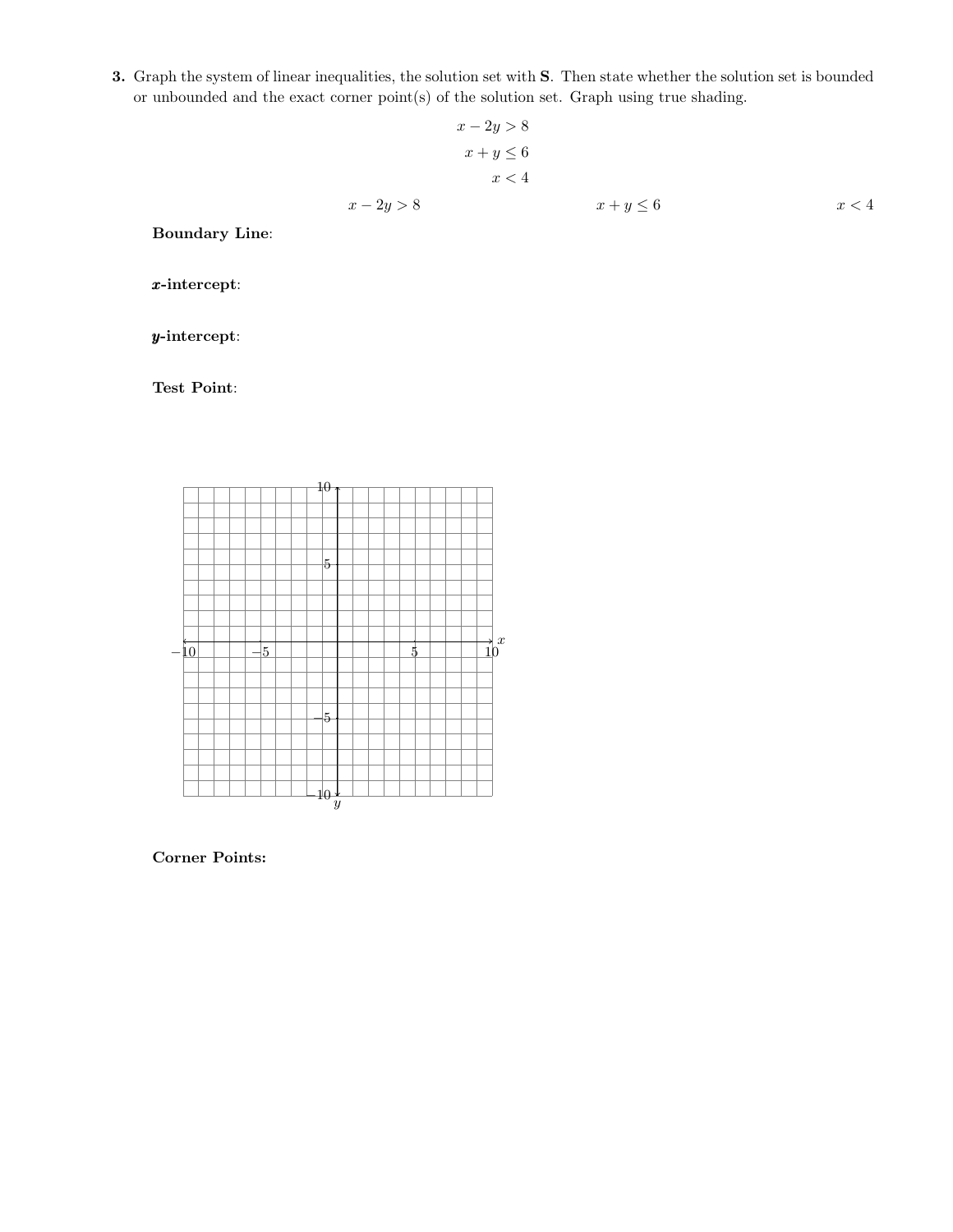4. Graph the system of linear inequalities, the solution set with S. Then state whether the solution set is bounded or unbounded and the exact corner point(s) of the solution set. Graph using reverse shading.

$$
8x + 5y \le 40
$$
  
\n
$$
3x + 5y \ge 30
$$
  
\n
$$
x \ge 0, y \ge 0
$$
  
\n
$$
8x + 5y \le 40
$$
  
\n
$$
3x + 5y \ge 30
$$
  
\n
$$
x \ge 0
$$
  
\n
$$
y \ge 0
$$

Boundary Line:

x-intercept:

y-intercept:

Test Point:



Corner Points: